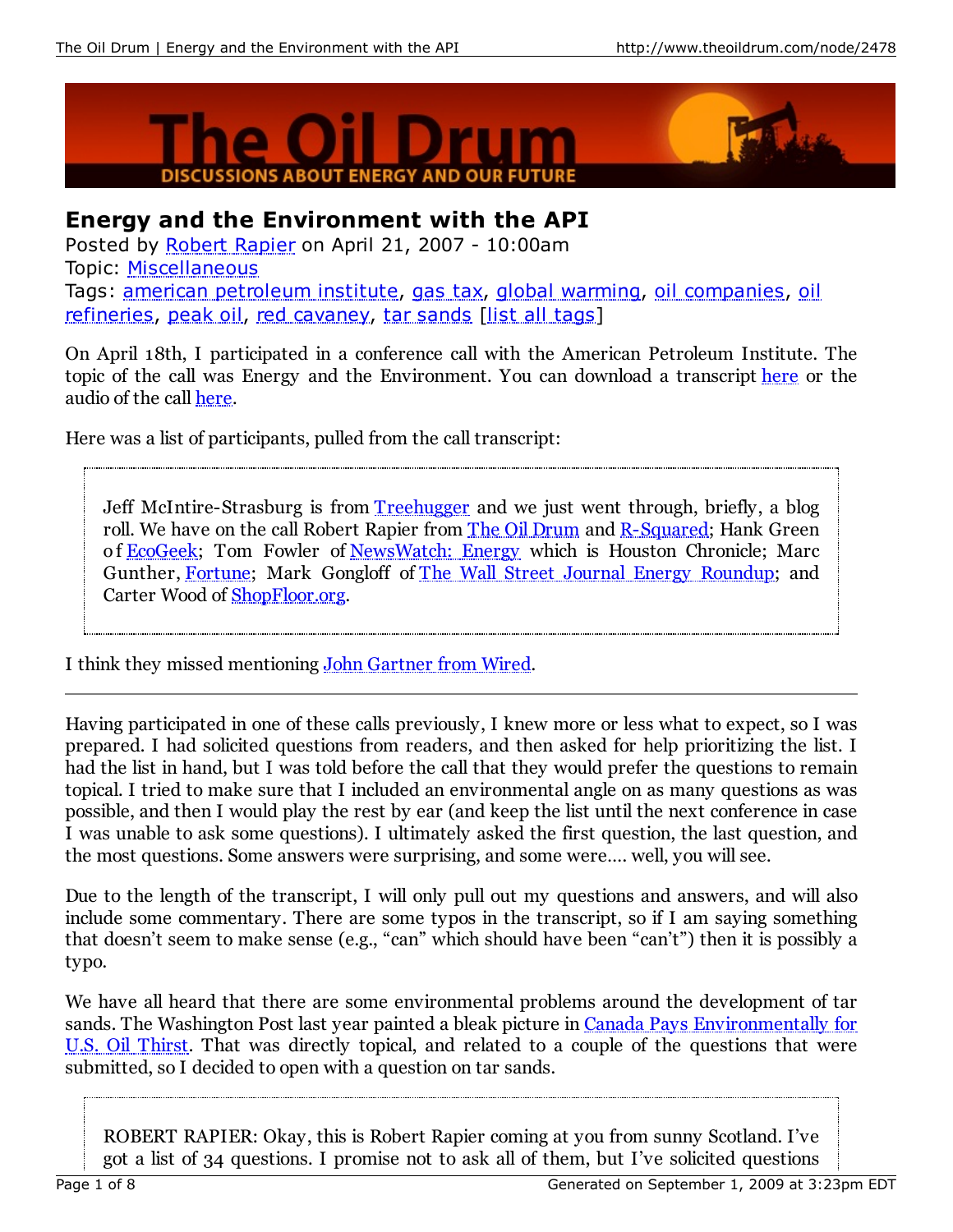from readers at The Oil Drum and at my blog. And they made a list and voted and so I've got a few to ask.

First one I wanted to ask about is tar sands. There was an article in the Washington Post last year and – let's see, the name of it was Canada Pays Environmentally for U.S. Oil Thirst. And it painted a very grim picture in Canada of the oil sand situation. It said, you know, rivers used to be blue are turning brown. And I realize this is the American Petroleum Institute and you guys are not responsible for what happens in Canada, but we are buying their oil and we're using their oil. So how do you respond to what's going on in Canada with the tar sands and the environmental issues there?

MR. CAVANEY: Well, I think first of all I've had an opportunity on a couple of occasions to go up there and see the operations. Obviously you can't see them all in the course of just a couple of days. But the first thing I would say is that the scale is immense beyond almost what anybody can believe. And then, number two, there's a lot of things that you'd on the job learning. You encounter things that you haven't seen before and work stops and goes forward. There's no question  $- I$  think that there are challenges out there.

The industry has committed to, and if those of you are familiar with it know that typically what we follow when we go into a new area where you're trying new technology in a new environment you're committed to sort of continuous improvement. You learn as you go forward. You go through trial and error. You tend to benefit.

And I think nobody that I know of that I've talked to from up there feels that the circumstances that you'd find today are going to be the same circumstances you'd find, you know, five, ten years from now as you tend to become more sophisticated, as you tend to learn how to operate.

You know, we're seeing, for example, more of a focus on the in situ method which is where you're underground during much of the recovery of the oil as opposed to some of the less sophisticated methods that were sort of first generation – more the open pit mine type of approach.

But I think it is something that ultimately we're always answerable to the people within the immediate environment in which we operate, and collectively we're answerable to the regulators and to the general public. So you know, we're going to meet the demands that are placed on us. We're going to, in many cases, come up with the solutions and sit down with government and get those worked out.

I think one of the big challenges that we're already hearing about is as we become concerned about carbon and so forth as you look at the discussions about climate change and the like, one of the things that has to be dealt with up there is, you know, how are we going to manage the carbon part of that equation up there as we try and continue to convert those sands to valuable products that are demanded by the American and Canadian consumers.

I can't be much more specific than that. Again, we don't write the regulatory regimes, but we do do the standards for the industry, and lot of the things that we hear come into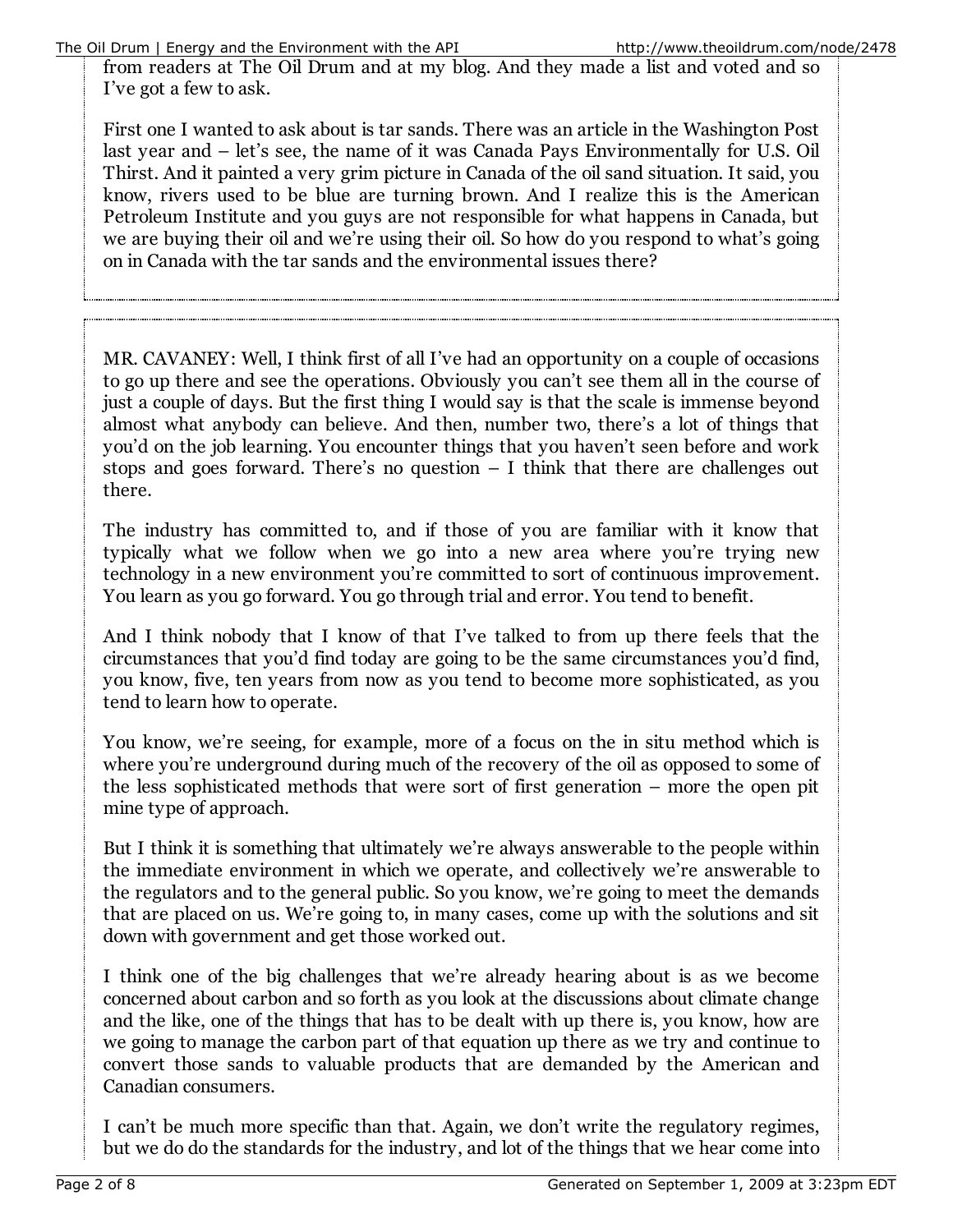that process and we're able to observe it from here in that manner.

I admit that this is not an easy question. But is that a satisfactory answer? It is true that I have not seen the tar sand operations first hand. However, if things are as bad as news reports would indicate, I am not so sure that "we will figure it out" is sufficient. Sometimes we only figure it out after the environmental cost has been too high. And sometimes we don't figure it out. Montana's Berkeley Pit sadly demonstrates that point.

Other participants asked the next few questions, and then Mark Gongloff from the Wall Street Journal asked a question about ethanol. I saw an opening for another question that got a lot of votes:

MR.RAPIER: Hi, Robert Rapier again. I'd like to ask a follow-up on ethanol, if I might.

MR. CAVANEY: Sure.

MR. RAPIER: Given that ethanol usage in the U.S. is now mandated, it's not entirely clear to me why it still needs a subsidy. But some, like Vinod Khosla have made the argument, that the ethanol subsidy is really an oil company subsidy because they're the actual recipients of the blenders credit. So how do you respond to that, and what's your stance on keeping the subsidy?

MR. CAVANEY: First of all, that's been in there for years and years and years, long before we got involved anywhere near the scale we're involved right now. We're agnostic about it; if you want to count the votes, I think you'll see that most people who live in the political arena think that it's virtually impossible to take that credit out. In most cases, we are the blenders, yes, so the credit comes to us, but the interesting thing is the price of ethanol without that blenders credit is about 54 or 55 cents more than the equivalent amount of gasoline, so all the blenders credit ends up doing is it makes the price of ethanol, at least currently right now, at about the same price of gasoline, and so therefore, bingo, there it goes.

If you took the blenders credit away, we'd have to pay the full price for the gasoline – we're certainly not going to sell it at no cost – so what happens is that gets passed along to the consumer, you know, if you look at the way the industry operates, so somewhere along the line, that thing gets introduced, but again, if it was Congress's intent and design to take that thing away, that's their prerogative. We typically, on things like tariffs and issues of this nature, we supported it, not in its passage, but we understood the need for having it early on to try and get the industry large enough scale and basically stable enough so that it could serve a national distribution chain, and that interpretation is different in anybody's eyes. We would say, today, you know, that they've pretty much gotten there, at least in terms of corn based ethanol, so –

MR. RAPIER: But again, with the mandate, why is the subsidy needed?

MR. CAVANEY: Well, as I said, we're agnostic about it. If it's in – if Congress decides that they want to take that away, you know, we're still going to use ethanol and we're going to do it, but obviously, the cost will go up. That's all. Philosophically, you're absolutely right, but that's, as I said, this was put in place before we got involved at this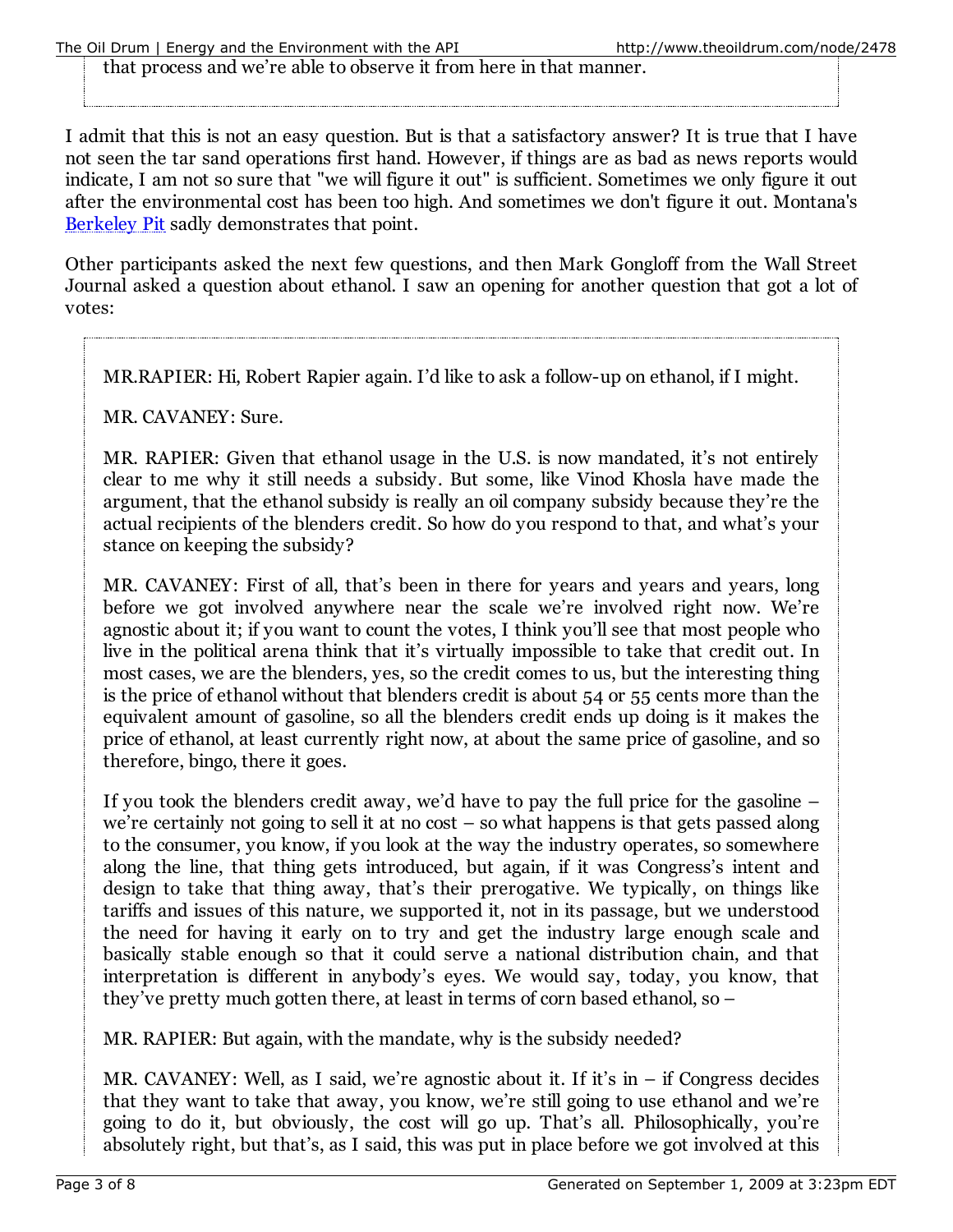level and we just didn't deal with the issue. We weren't asked to, as a matter of fact.

Of course I already knew the answer to this question, but I wanted to be sure to get it on the record and also to have the other participants think it over. With a mandate, the only reason to also have subsidies is to hide the true costs from consumers. And that is what Mr. Cavaney alluded to (and no, I don't deny that you can make the same argument for oil, although most such subsidies are indirect). The surprising thing to me is that he said that they were agnostic about the subsidy. I know that ExxonMobil a couple of years ago came out strongly against the ethanol subsidy. And of course the ethanol and farm lobby are always arguing to keep it. So, you can be the judge of who really benefits from the subsidy.

I wanted to be sure everyone else had a chance to ask questions, so the next few times they asked for more questions, I was silent. But I also wanted to make sure the call didn't end before I had a chance to ask more questions:

MR. RAPIER: Yeah, hi, this is Robert Rapier again. I have lots more questions, but I don't want to hog the time, so if you have a lull, just call on me, because I've got lots.

(Laughter.)

MR. LUTZ: Thanks, Robert, let's actually take – can we see if any of the other folks, John Gartner, Jeff McIntire, that have not had a chance to ask a question have one, and then we can come right back to you?

A few questions were asked by others that covered questions on the list. Someone asked about a carbon tax, which was on the list, and someone asked about greenhouse gas emissions caps. In another surprise to me, Mr. Cavaney said that the API is not against a carbon tax. Of course he also said it had little chance of passing politically, so maybe he knows he doesn't have to be against it. There was also a question about whether the API believes that global warming is humancaused, and he did not give a definitive answer. His answer was more along the lines of, "While it isn't a certainty, we agree that there is enough evidence that we should get on with mitigation."

Then there was a little lull. In answering a previous question, Mr. Cavaney had mentioned "peak oil." So, they called on me and I got to work that question in:

MR. RAPIER: Okay. A very popular question was around peak oil. You mentioned peak oil earlier, and you know, The Oil Drum focuses a lot around peak oil discussions, when peak's going to happen, and you probably are aware that the General Accounting Office released a report, I don't know, last month maybe, and it was about the critical need to develop a strategy for addressing a peak and decline in oil production. And it went through and it talked about some of the environmental challenges, and when you look at what is in the pipeline here, it concerns me that we're probably going to accelerate our greenhouse gas emissions as we do deplete our oil supplies.

I see us likely moving to coal based transportation fuel - coal to liquids. You can count me among those who are not on the cellulosic bandwagon; I don't think it's going to deliver in the volumes that are needed to really contribute substantially to our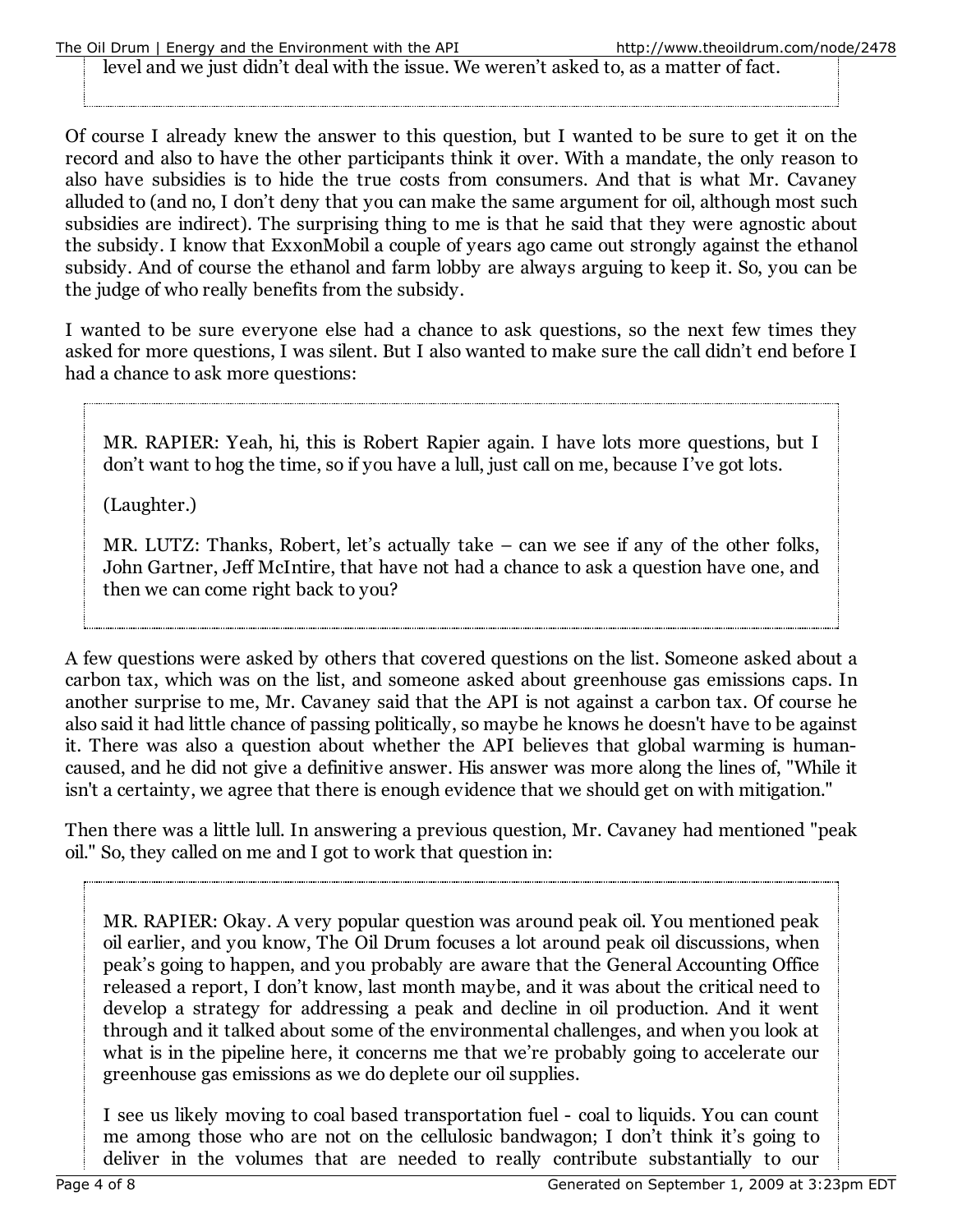transportation fuel. So I see some real environmental challenges here as oil production peaks, but the question is, what is your position on that? I mean, you guys think we're not going to peak for 30 or 40 years? I mean, a lot of people want to know that, what exactly you believe as far as oil production peaking and declining.

OK, so I made a speech. And he gave a very long reply, which you aren't going to like:

MR. CAVANEY: Well from our standpoint, if there is to be a peak, the first thing that's I think not much understood, Robert, by many people, is the idea that peak to them, they think of a sharp-topped mountain, where once you're off the peak, swoosh, you just slide down very, very quick, and you have to deal with the precipitive thing. Most everybody who understands, at least visits the peak oil issue, understands that once you hit that peak, you end up on sort of an undulating plateau, if you will, with a very slow downward curve, and part of that is it's a result of the fact that technology keeps kicking in and your yield, you know, from existing fields, keeps increasing.

That's one of the things that people who are peak oil theorists I don't feel have sufficiently factored in is, two things – the amount of what we would call current-day technology exploration and production, and I'll give you a couple data points here in a minute, and then the second is the extent to which we apply some of these enhanced oil recovery efforts to some of these fields. We've found some fields that have gone up three and four hundred fold in terms of their output as a result of some of the new technology. So we feel pretty comfortable that the government data talks about, that if you took the median point – median or mean, I can't remember; whichever it is – that they would say, gee, peak oil might be around 2044, but then factor in things like what happens if the tar sands really do become effective? What happens if shale gets developed out in the Rockies area? It could be extended beyond. But whatever that period of time is, I think hydrocarbons are going to continue to play an important role in many of these, many of these areas, and we think we're going to be able to get them.

Now, one thing that people have to square with, we think, there's a concern that the price goes up; well, the price of these products goes up in part because so much of the domestic production areas are off-limits to us. For example, in most of the OCS area, particularly all of the areas outside Gulf of Mexico, we don't even really have a good read on how much of the resource is out there. The government puts out, you know, its own data, but that's an estimate, so again, I think the way we look at it is, you see, interestingly enough, a lot of the big majors have come back and are starting to do more operations.

Here in the U.S., each of them would have their own reason why they're doing that, and I think the American public is going to pretty soon, if they continue to be serious about this idea of relying less on imported oil, we've got plenty of oil and gas opportunities out there, and we've certainly got the technology, as we proved in the Gulf of Mexico, to do it in an environmentally sound way, so that will add another piece to this, is when we start to find out, I think the Chevron and Devon finding last September out in the ultra deep water and what they've seen out there was a real eye opener.

And the other thing I would point to is to the surprise of virtually everyone in Washington and many people in the industry, last fall, right before Congress adjourned,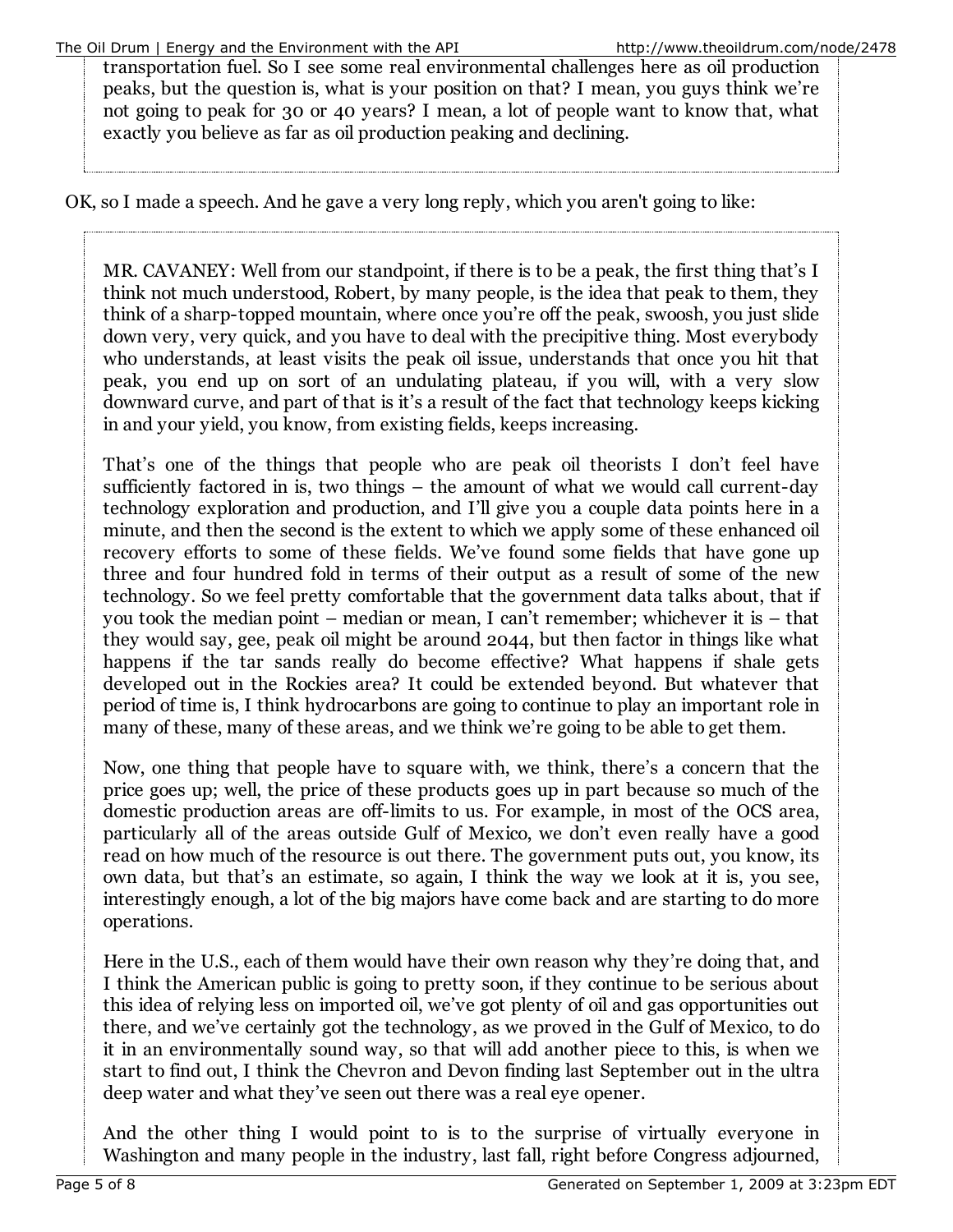there was a bill put forth by a very unusual coalition that ended up opening some more OCS acreage to exploration production, and it was done principally by, not the producers; it was done by the users, and I think increasingly the user community and people are going to see some value, so I think peak oil is an interesting thing to discuss, I think people who raise it, they do it in all earnestness; I just don't know that there's a really crisp answer.

I think one little phrase I use, sort of half jokingly, but man left the Stone Age not because he ran out of stones, and someday we will leave the Age of Oil, but it won't be because we ran out of oil; it will be because some other technologies have come in that have proven to be more cost-effective, more reliable and in various applications they will. So we plan to be around, think we'll be active, and technology has always ended up, from 1854 I think when the first peak oil theories were propounded, but having this technology has been the tool that's brought it in.

The other point I would say is if you look at most of the rest of the world where oil is forecast to be, they are so underexplored that it's not even (laughable–?). For example, only three percent of the exploration that's taken place in the Middle East, even though they've got, you know 70 percent of the proven reserves, in Saudi Arabia alone, which most people would argue has probably got a fair amount of oil there, they had fewer than 300 new exploratory wells that have drilled, and less than 30 of them were drilled since 1995. And so you think of the technology that was around in '95 and what's available now, so I think there's more to come in this area rather than less to come here in the immediate term, in near term.

I don't even know where to start. I guess I could start with the first sentence: "*if there is to be a peak*". **If there is to be a peak?** I don't even understand that phrase. It does not parse.

I will let others discuss the specifics of his answer. But I will give you my thoughts as he was giving the answer. I was thinking "How on earth can we be so far apart on this issue?" It seemed that he was suggesting that peak might be "as soon as" 2044, while I am thinking 90% probability within 10 years. There are a number of people who have analyzed this issue and believe we are right at or near peak. So the question in my mind became "Why is there such a divide, and how do we address it?" Because I don't believe we can just afford to write off people who think peak is a long way off. We have to look at our position and their position and figure out what the problem is. If they believe they have credible information that we don't have, they should share it. And where we have challenges to this data, or other criticisms (I meant to mention Cantarell, and the fact that the North Sea peaked prior to expectations) then they should be addressed and incorporated.

I also spent some time thinking "Is it possible that I could be so wrong on this issue?" This is probably something we all wonder from time to time. I personally question and challenge my own positions on a frequent basis. One thing that has influenced my thinking on this issue is Chris Skrebowski's mega-projects list. Skrebowski knows a great deal about world-wide projects that are planned and underway, and he thinks peak inside of 10 years is likely. But is the very nature of it such that peak will always be implied to be 3-5 years away, even if it is 20 years away? After all, there are probably many projects that will come online in more than 5 years that haven't been announced yet. But then I think 1). There aren't many truly big projects that are coming online; and 2). I still think demand is growing fast enough that we simply will not see any excess capacity in any case.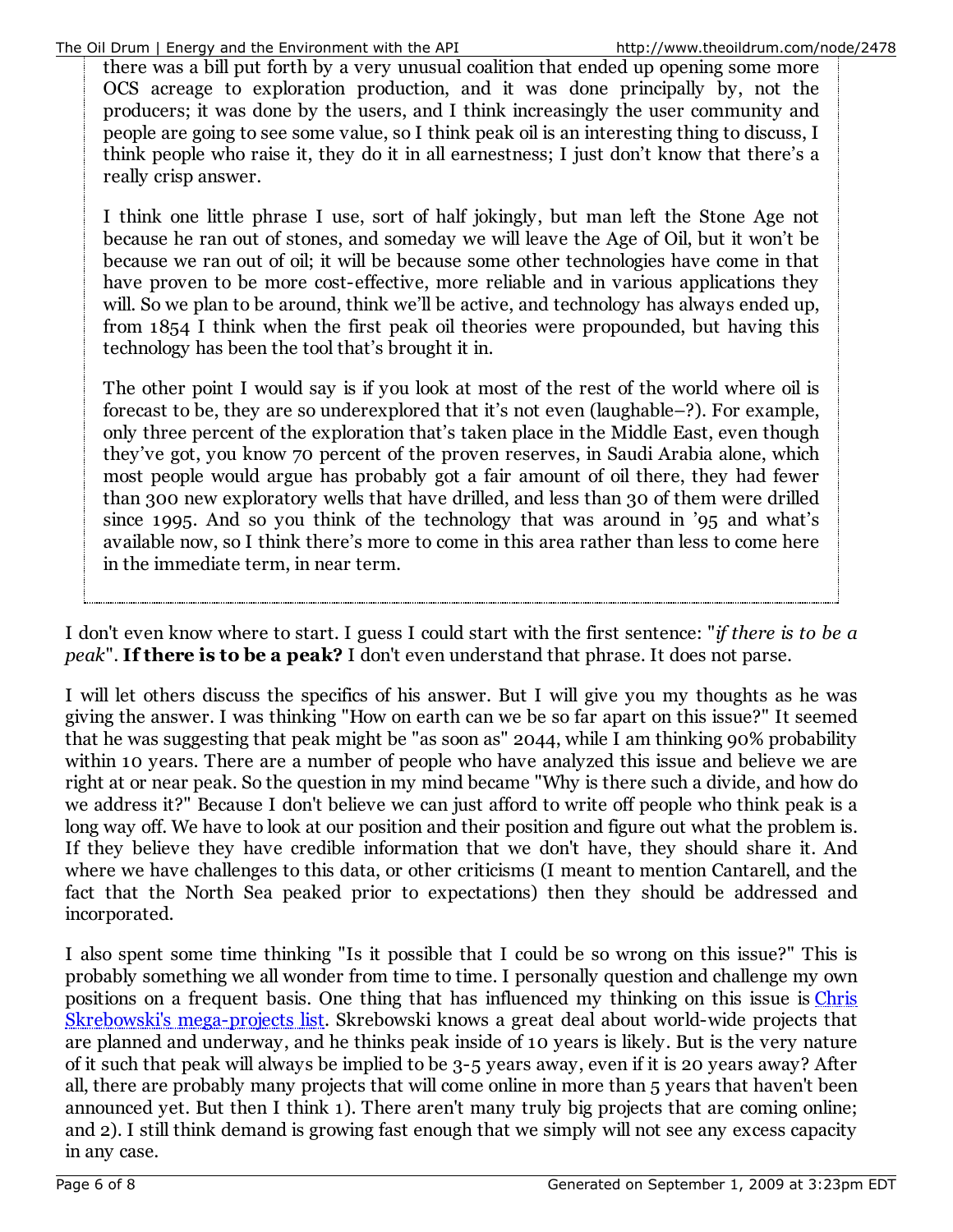The Oil Drum | Energy and the Environment with the API http://www.theoildrum.com/node/2478

Like the rest of you, I want to know what the heck is going on. I try not to jump to conclusions, but I also don't want to be standing around in a house as it burns down. Peak still looks to me like it is 90% probable within 10 years. But it is deeply troublesome to me that such a great divide exists on this issue. I am trying to get my head around a way to close it.

Anyway, the answer to that question eliminated the need to ask several other questions. Yes, the API considers "Peak Oil theory" to be bunk. Yes, they believe that Yergin is more credible than Simmons. As far as dealing with potential supply shortfalls? They don't believe that we are facing any potential supply shortfalls.

I had one more question to go:

MR. LUTZ: Great. Any final questions, then, from whoever's on the call?

MR. RAPIER: Yeah, Robert Rapier, one final question from me, and then I won't ask any more.

MR. CAVANEY: That's okay, Robert.

MR. RAPIER: I'll save them for next time.

MR. CAVANEY: Okay.

MR. RAPIER: There was a study released today, just came out, I got it in my email just a little while ago. Professor Mark Jacobson at Stanford, he's a civil environmental engineering professor, he's described in the news release as one of the top atmospheric chemists in the nation, and he's saying that if we go to more ethanol in the gasoline, it is going to result in more deaths from smog. He said he's done the studies, that we will kill people from smog as we increase our ethanol usage, especially in the big cities. Comments on that?

MR. CAVANEY: I saw that too, and I've asked our folks if we can try to get a copy of the study and take a look at it and see where it is. Since the very beginning, when we had our experience with MTBE as a blending agent in gasoline, we agree with the EPA blue ribbon panel that was commissioned by President Clinton back in the late 1990s that came out, and one of their key recommendations was that we ought to look extensively at the environmental and health effects of any fuel or fuel additive before widespread adoption, and we have gone to EPA and gone to everybody, and we said, we're not here an alarmist, but we really do think that if you're going to embrace something this big, you need to take a look at it, because the last time Congress did this, when they put in the Clean Air Act amendments in the early 1990s, it was clear to everybody, and we've seen the Congressional record with people's quotes in there, that the additive that was going to be used was going to be MTBE, but yet, what ended up happening was the industry got sued for these things and a lot of class actions and a lot of liability followed from that, and we don't want that to happen again, and so I think maybe what this Mark Jacobson study may well do is help serve as a bit of catalyst to make sure that we do take a good look at this so we fully understand what the results are going to be, regardless of whether he's correct or not.

So that's kind of where we are, and we've said that publicly and will continue to say it. We ought to make sure that we know all the potential impacts before we do anything in